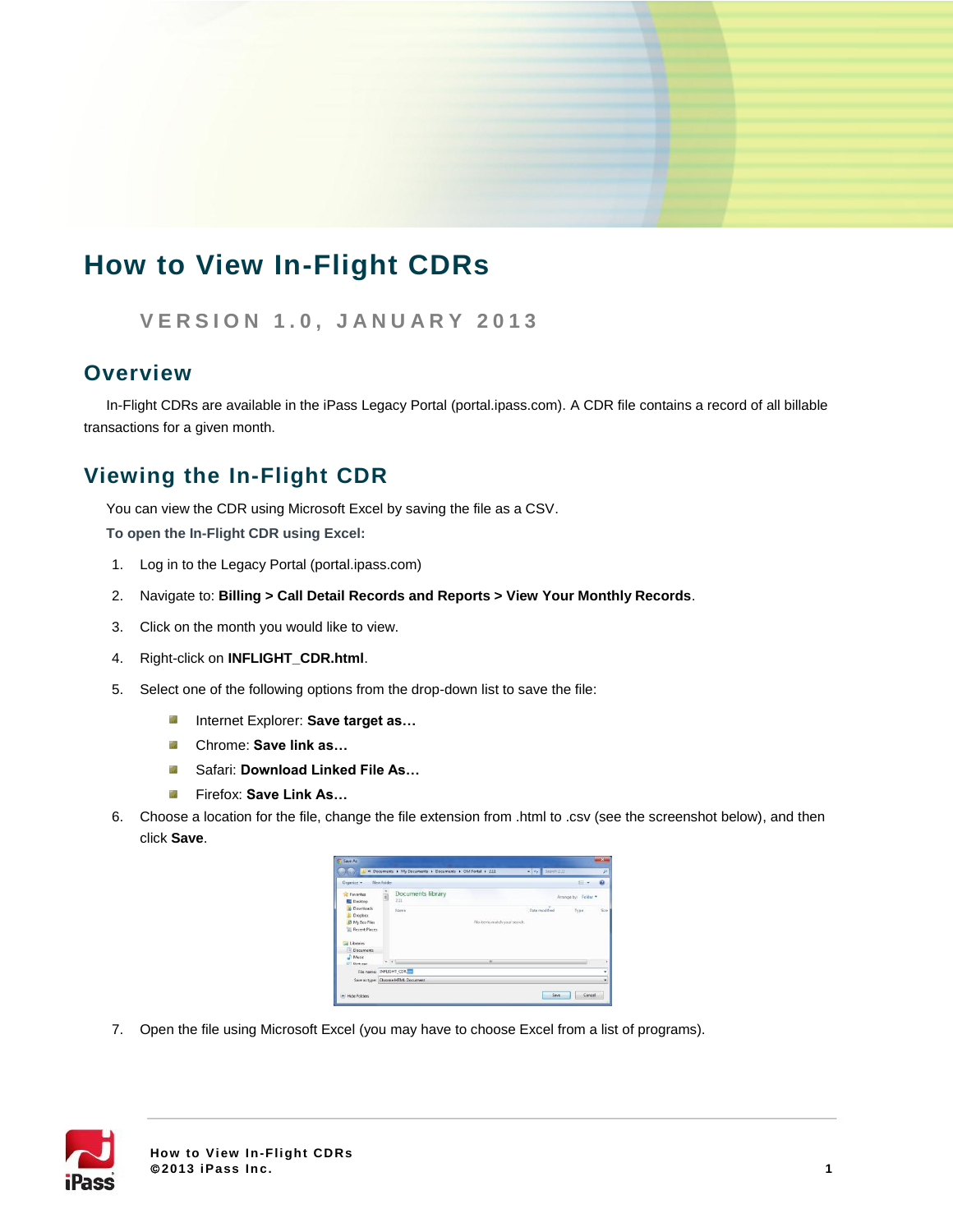- 8. Right click on the first row and select **Insert** from the drop-down list. This should insert a blank top row that you can use as a header row.
- 9. Enter the following headers in the top row (you can find their definitions in the next section):
	- 5.d Column A: **Transaction ID**
	- $\frac{1}{2}$ Column B: **Billing Code**
	- $\frac{1}{2}$ Column C: **User ID**
	- $\mathbb{R}^2$ Column D: **Authentication Domain**
	- **Column E: Description**
	- $\mathbb{R}^2$ Column F: **GMT Time**
	- **Column G: Local Time**
	- **Column H: Length of Session**
	- Column I: **Billing Rate**
	- **Column J: Net Billing Amount**
	- **Column K: Access Type**
	- **Column L: Service Type** *Column F (GMT Time) will be blank.*
- 10. Save the file as an .xls (or .xlsx) so that it is easy to view in the future.

### **Field Definitions**

The table below defines each of the columns you entered into the CDR.

| <b>Field</b>                    | <b>Definition</b>                                                                                                                                                                                                                                                                                                                                                                                                                                                                                                                                             |
|---------------------------------|---------------------------------------------------------------------------------------------------------------------------------------------------------------------------------------------------------------------------------------------------------------------------------------------------------------------------------------------------------------------------------------------------------------------------------------------------------------------------------------------------------------------------------------------------------------|
| <b>Transaction ID</b>           | This field contains a unique identifier for each transaction. It is a character field of up to 32<br>ASCII characters. It may be used for matching transaction records with other reports, and for<br>identifying transactions when investigating problems.                                                                                                                                                                                                                                                                                                   |
| <b>Billing Code</b>             | This field is used internally by iPass. It is a character field of up to 32 ASCII characters.                                                                                                                                                                                                                                                                                                                                                                                                                                                                 |
| User ID                         | This is the user login ID. The length of this field can be up to 256 ASCII characters.                                                                                                                                                                                                                                                                                                                                                                                                                                                                        |
| <b>Authentication</b><br>Domain | This is the authentication domain specified by the user when connecting. It is normally<br>identical to the corporate authentication domain, but may be different if an over-qualified<br>domain name is used (e.g., mail.sales.corp.com instead of corp.com). The length of this field<br>can be up to 128 ASCII characters.                                                                                                                                                                                                                                 |
| <b>Description</b>              | This field contains a description of the location at which service was provided. This is a<br>character field of up to 80 ASCII characters. The format is the ISO country code, city and/or<br>venue name, special usage and state. This field is included so that you can include a location<br>description on your own statements. Special usage refers to keywords which indicate other<br>relevant usage parameters, for the In-Flight CDR these include BrdBnd for high speed<br>broadband access and the length of the flight (Short, Medium, or Long). |
| <b>GMT Time</b>                 | This timestamp is in Greenwich Mean Time (GMT) and records when the transaction was<br>completed (i.e., transaction stop time). This field is blank in the In-Flight CDR.                                                                                                                                                                                                                                                                                                                                                                                     |
| <b>Local Time</b>               | This field contains the local time of the connection at the provider. It is a fixed length<br>character string with format "DD-MON-YYYY hh24:mm:ss".                                                                                                                                                                                                                                                                                                                                                                                                          |